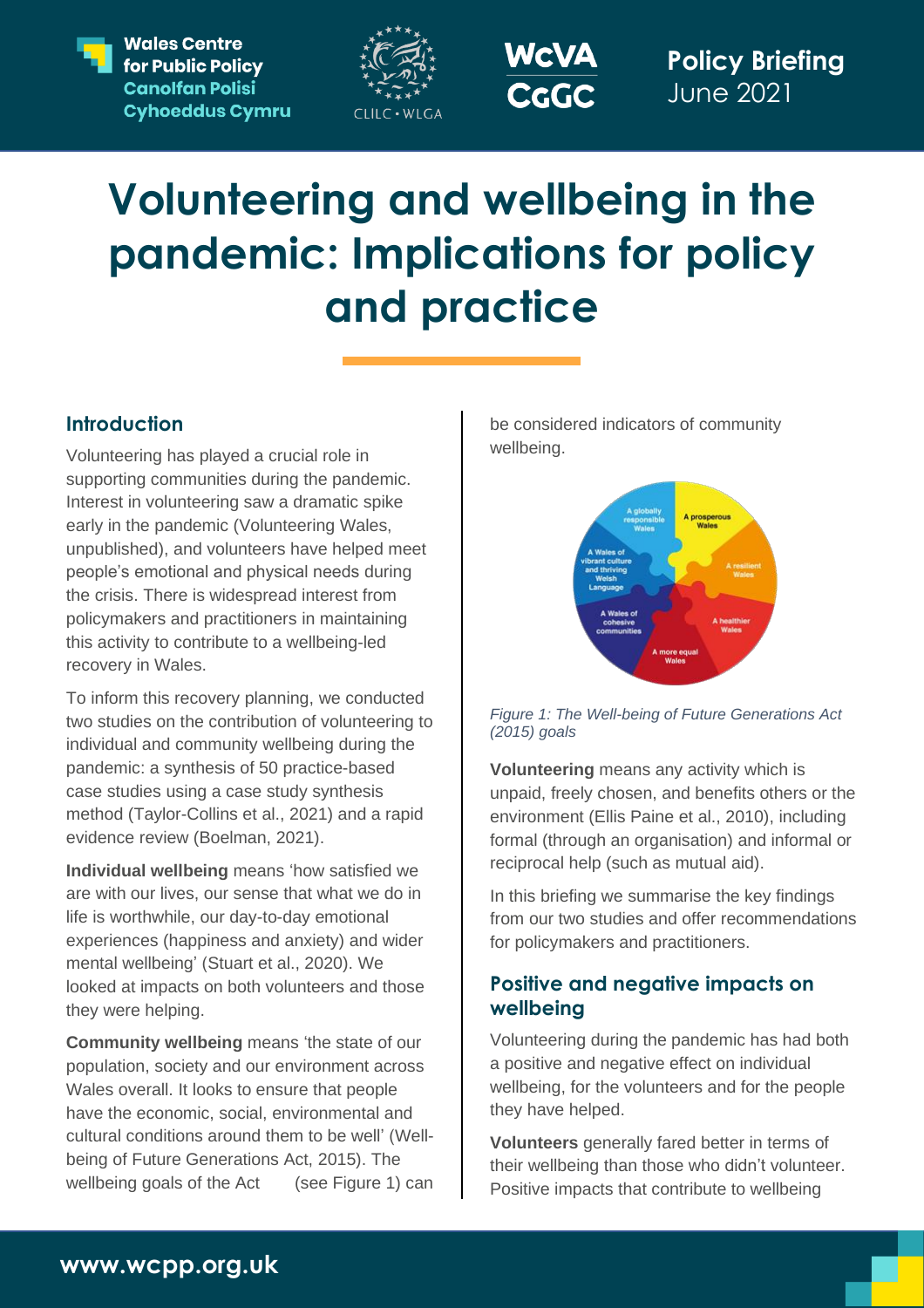include social connection and inclusion, personal growth, sense of purpose, and feeling appreciated.

Though there is limited evidence, negative impacts on wellbeing have been found for those who had to stop volunteering (either for health and care reasons or because previous roles were no longer possible), those whose offer to volunteer was not taken up, or those in stressful and challenging frontline volunteer roles.

**Those being helped** have experienced positive impacts on their wellbeing, particularly around improved mental health and social connection and inclusion. This was often connected to the positive relationships developed with volunteers, especially interactions 'on the doorstep' during food or medicine deliveries.



However, there is little evidence on those whose needs were not met during the pandemic, or on the negative implications for wellbeing on those individuals. Understanding more about who has been negatively impacted by the volunteering they have done (or not done), and the help they have (or have not) received during the pandemic will be important in understanding where wellbeing support should be targeted in the recovery, and where volunteer recruitment and deployment strategies should focus their efforts.

#### **Existing infrastructure for 'A Wales of cohesive communities'**

The volunteer response did not spring up out of nowhere. Evidence suggests that areas that had invested in social cohesion pre-pandemic – such as through specific programmes – appear to have remained more cohesive during the

pandemic than others. Investment during the pandemic, in the form of flexible and emergency funding schemes for community organisations and groups, helped facilitate the rapid volunteer response.

Similarly, existing infrastructure played an important role in coordinating the volunteer response and contributing to community wellbeing. This ranged from local, physical spaces in the form of church halls and community cafés, to local governance in the form of town and community councils, county and borough councils, to third sector organisations such as charities, county voluntary councils (CVCs), and umbrella bodies.

#### **The importance of collaboration**

Collaboration is an important part of community wellbeing and one of the five ways of working under the Well-being of Future Generations Act. Effective partnership working to tackle local needs, involving the kind of organisations described above, involved a pooling of expertise and enabled knowledge flows between partners. For instance, grassroots groups could provide local intel on community need, while larger organisations such as councils and CVCs could provide volunteer recruitment and training support. Where these partnerships worked well, this made a positive difference to communities because it enabled the development of individual and community wellbeing through volunteering.

#### **Blending formality and informality**

These partnerships were also an example of the blending of formality and informality that took place in relation to the volunteer response. Much of the volunteering that took place during the pandemic could not easily be categorised as either 'formal' or 'informal/reciprocal help'. Activities that might ordinarily be considered informal help – such as shopping for a neighbour – were often facilitated by formal organisations. This blend was valuable in providing the help needed in a way that aimed not to duplicate or to leave gaps in support. The interaction between formality and informality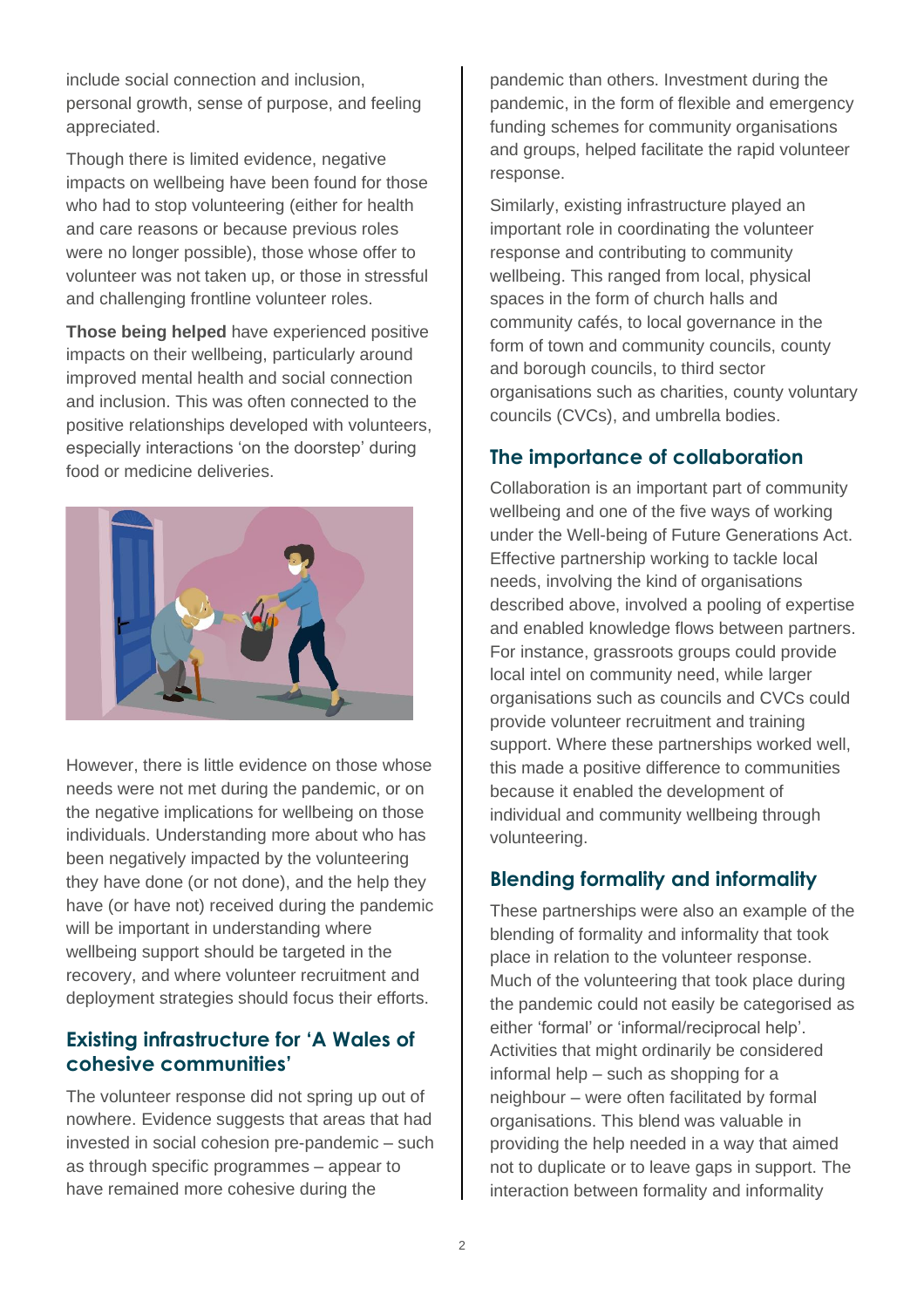signals a potentially new volunteering ecology that could change how communities respond to those who need help in future.

### **Sustainability of volunteering**

A significant proportion of those who volunteered during the pandemic were new to volunteering. Many of these had been furloughed, made redundant, or switched to home working. Retaining some of the flexibility that has enabled these new volunteers to contribute to their communities could help to retain their involvement in future, but it is unclear how many will continue to volunteer once society has reopened, despite the need for volunteering remaining. Volunteer strategies will need to plan for the potential challenges with sustaining volunteers and consider how best to meet need under changing circumstances, including in transitions between emergency response and recovery.

## **Tackling inequality through volunteering for 'A more equal Wales'**

Much of the volunteering during the pandemic aimed to contribute to community wellbeing by mitigating the negative impacts on those who were disproportionately affected – for example, those unable to access food or medicine. This aimed to prevent the deepening of inequalities and was often underpinned by, as well as helping to develop, cohesive communities. In some ways volunteering has also raised awareness of these inequalities and reduced the stigma surrounding them.



However, this does not mean that volunteering is a panacea for addressing these inequalities. The pandemic has brought to the fore (and is likely to have worsened) issues such as poverty, racism, and gender inequality and it will not be

possible for volunteering alone to solve these wider challenges.

#### **Suggestions for further research**

There is a gap in wellbeing-specific research on the pandemic and volunteering. Many studies cited in the evidence review were not designed to focus on wellbeing impacts, and the case studies were not written with a wellbeing focus. Further research that focuses on both individual and community wellbeing could provide greater insight into the themes highlighted in this report and discover new themes not identified here.

Case study synthesis is a rigorous method that can be applied at pace, making it ideal for responding to immediate policy and practice needs. Applying the method to a wider sample of case studies, such as those collected from different groups/organisations or written from the perspective of volunteers, and case studies which report what did not work as well as what did, as well as any negative impacts on wellbeing, would be valuable. Supporting groups, organisations and funders to develop good case study templates and to interpret and learn from a collection of case studies could also help improve understanding of volunteering's contribution during the pandemic and beyond.

#### **Recommendations**

- **Volunteering should be an important part of Wales' wellbeing-led recovery**, especially in helping reach those who have been most vulnerable to the impacts of the pandemic. It has been linked to increased individual and community wellbeing before and during the pandemic and has contributed to the Well-being of Future Generations goals.
- **Formal and informal volunteering are both crucial elements of Wales' volunteering ecology**, and both require nurturing if volunteering is to flourish. Ongoing investment in all levels of community infrastructure is needed to build and maintain strong communities that are prepared to respond to crises like the pandemic and beyond, such as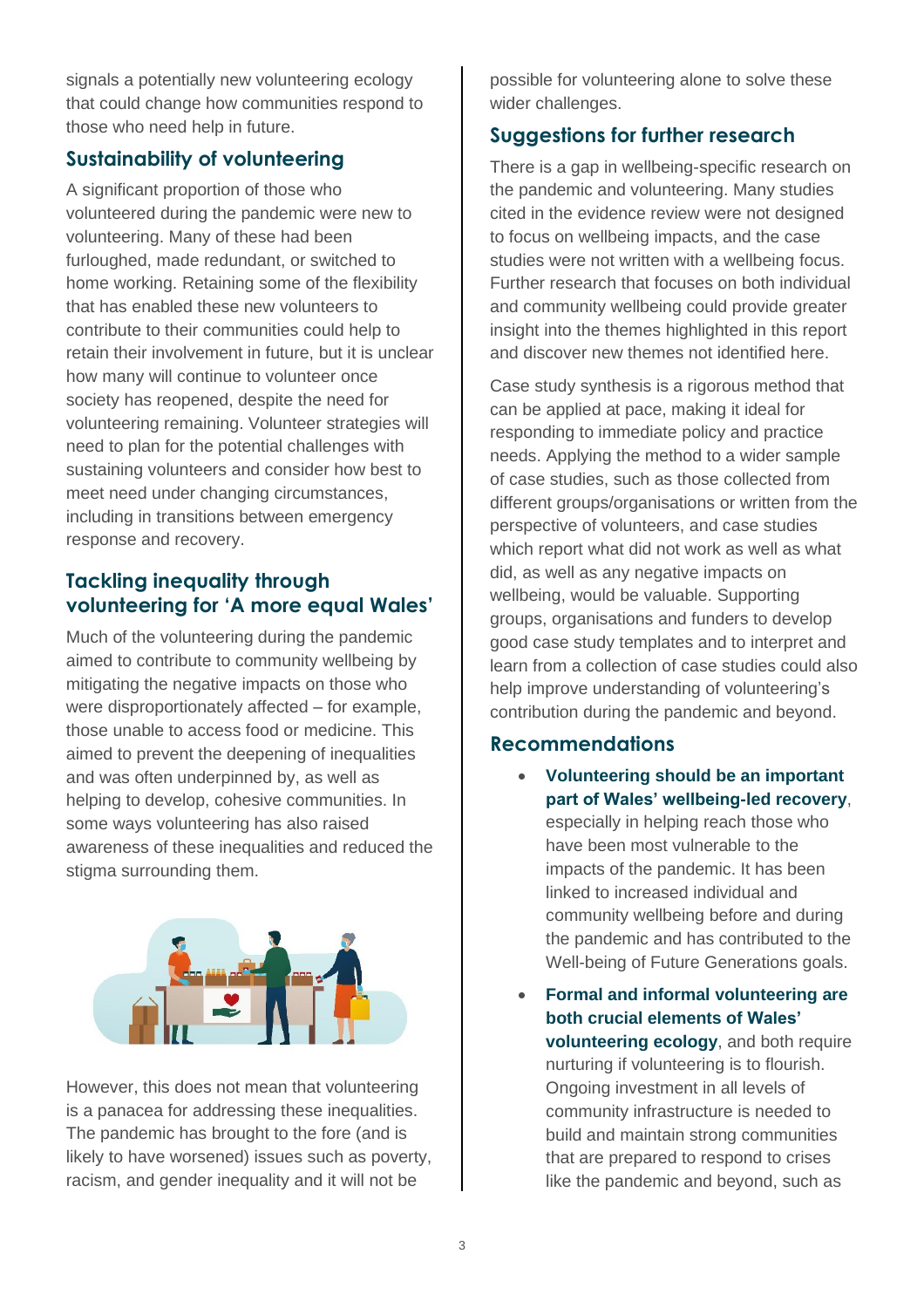the climate emergency. Prioritising support for places with lower levels of community and individual wellbeing could help those areas that need it most.

- **Positive relationships that have formed between public services and groups and organisations of all sizes should be maintained** to promote effective collaboration in future, since collaboration has been a key enabler of individual and community wellbeing in the pandemic. Maintaining opportunities for dialogue between partners about needs and how to meet them, as well as on shared, cross-sectoral priorities beyond the pandemic, will be crucial in supporting wellbeing during the recovery.
- **Matching volunteers to need can be achieved effectively on a hyper-local level**. Strengthening volunteer recruitment and matching strategies and platforms to reflect the highly localised forms of volunteering that have thrived during the pandemic, informed by local intel, could contribute to a positive volunteer experience and help communities get the support they need. Moreover, finding opportunities promptly for those who offer their time can help avoid adverse impacts on individuals' wellbeing, such as those caused by frustration, and help sustain the increased levels of interest in volunteering seen during the pandemic.
- **Some approaches to volunteer coordination are conducive to volunteer wellbeing but some can have a negative impact.** Providing mental health support to volunteers in physically or emotionally challenging roles and providing accessible volunteer opportunities – cognisant of barriers such as digital exclusion, for instance – can help mitigate the negative impacts of wellbeing on volunteers. This underlines

the importance of volunteering providers in delivering this support.

• **Supporting people to volunteer whose wellbeing has been especially adversely affected during the pandemic**, and who are likely to experience challenges during the recovery – such as young people, whose education and careers have been severely disrupted – could help to manage the longer-term impacts of the pandemic on society.

#### **References**

Boelman, V. (2021). **Volunteering and wellbeing in the pandemic. Part II: Rapid evidence review**. Wales Centre for Public Policy.

Ellis Paine, A., Hill, M., and Rochester, C. (2010). **'A rose by any other name': revisiting the question 'what exactly is volunteering?'**. Institute for Volunteering Research.

Stuart, J. Kamerāde, D., Connolly, S., Ellis Paine, A., Nichols, G., and Grotz, J. (2020). **The Impacts of Volunteering on the Subjective Wellbeing of Volunteers: A Rapid Evidence Assessment –Technical report**. What Works Wellbeing. Retrieved from

[https://whatworkswellbeing.org/wp](https://whatworkswellbeing.org/wp-content/uploads/2020/10/Volunteer-wellbeing-technical-report-Oct2020-a.pdf)[content/uploads/2020/10/Volunteer-wellbeing](https://whatworkswellbeing.org/wp-content/uploads/2020/10/Volunteer-wellbeing-technical-report-Oct2020-a.pdf)[technical-report-Oct2020-a.pdf](https://whatworkswellbeing.org/wp-content/uploads/2020/10/Volunteer-wellbeing-technical-report-Oct2020-a.pdf)

Taylor-Collins, E., Havers, R., Durrant, H., Passey, A., Bagnall, A-M., South, J. (2021). **Volunteering and wellbeing in the pandemic. Part I: Learning from practice**. Wales Centre for Public Policy.

Volunteering Wales. (unpublished). **Profile of volunteers, March 2020-March 2021**.

**Well-being of Future Generations (Wales) Act 2015**. Retrieved from [https://www.futuregenerations.wales/wp-](https://www.futuregenerations.wales/wp-content/uploads/2017/01/WFGAct-English.pdf)

[content/uploads/2017/01/WFGAct-English.pdf](https://www.futuregenerations.wales/wp-content/uploads/2017/01/WFGAct-English.pdf)